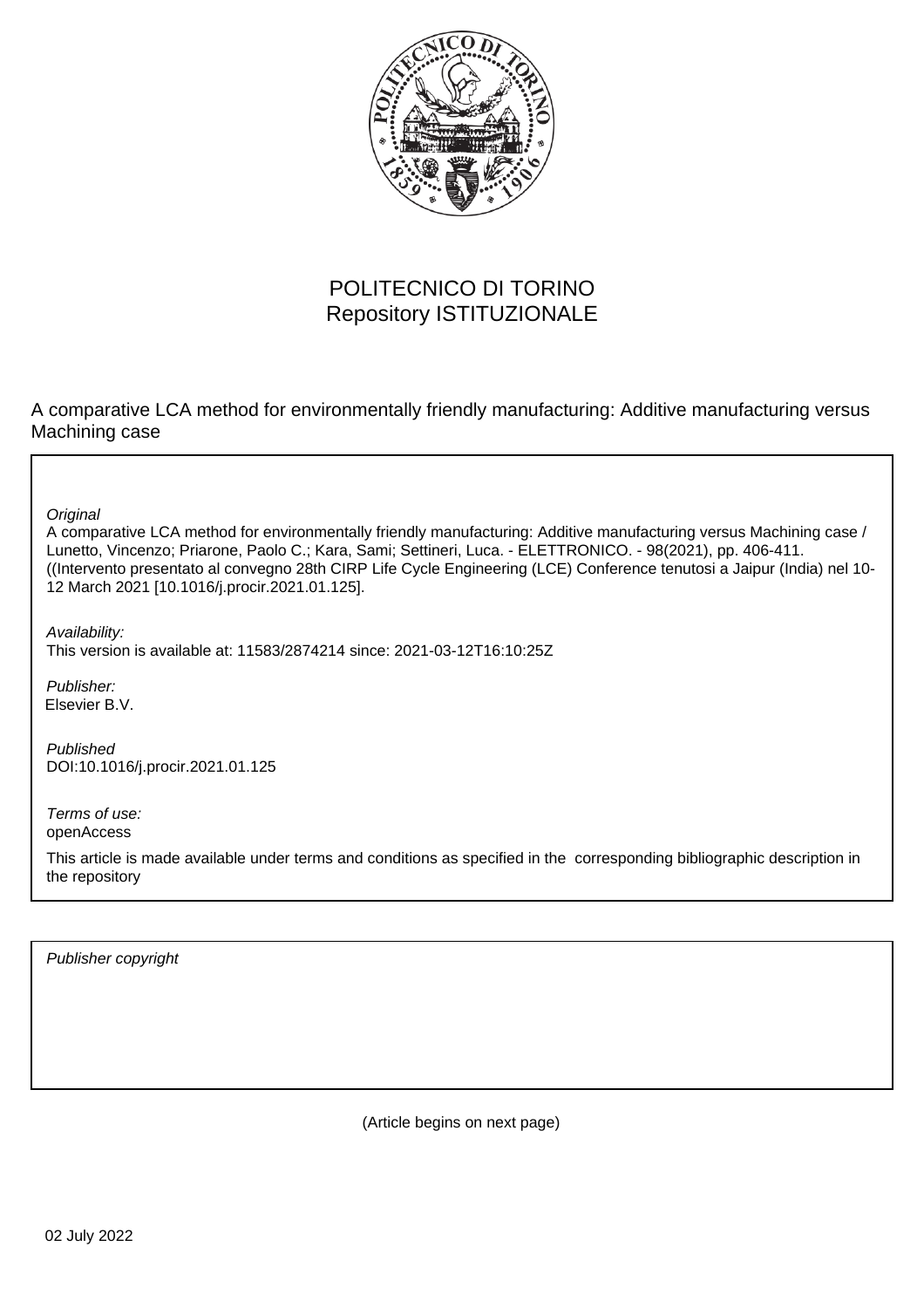

Available online at www.sciencedirect.com

**ScienceDirect** ScienceDirect

Procedia CIRP 98 (2021) 406-411



28th CIRP Conference on Life Cycle Engineering

## A comparative LCA method for environmentally friendly manufacturing: A neutrice manalusturing verbus Maemming cube  $\mathcal{L}$  comparative LCA method for environmental manufacturing:  $\mathcal{L}$  manufacturing:  $\mathcal{L}$ Additive manufacturing versus Machining case

Vincenzo Lunetto a.\*, Paolo C. Priarone a, Sami Kara b, Luca Settineri a

<sup>b</sup> Sustainable Manufacturing and Life Cycle Engineering Research Group, School of Mechanical and Manufacturing Engineering, *<sup>b</sup> Sustainable Manufacturing and Life Cycle Engineering Research Group, School of Mechanical and Manufacturing Engineering, The University of New South Wales, Sydney, NSW 2052, Australia <sup>a</sup> Politecnico di Torino, Department of Management and Production Engineering, Corso Duca degli Abruzzi 24, 10129 Torino, Italy The University of New South Wales, Sydney, NSW 2052, Australia* 

\* Corresponding author. Tel.: +39 0110905153; fax: +39 0110907299. E-mail address: vincenzo.lunetto@polito.it

\* Corresponding author. Tel.: +33 3 87 37 54 30; *E-mail address:* paul.stief@ensam.eu

## **Abstract**  $A$  technologies revolutionized the common understanding of manufacturing  $\mathcal{A}$ **Abstract**

Additive Manufacturing (AM) technologies revolutionized the common understanding of manufacturing with their layer-by-layer building emission reduction. This ambivalence of AM opens the question for the research community about the wise choice of the manufacturing process to be adopted. This paper proposes a comparative LCA method to select the best manufacturing technology between Conventional Manufacturing (CM) and EBM plus Finish Machining (EBM+FM). The Life Cycle Assessment (LCA) is conducted under cradle-to-gate boundaries. Three metrics, namely the Cumulative Energy Demand (CED), cost and CO<sub>2</sub> emissions are considered. Characterization of unit processes is done by metrics, namely the Cumulative Energy Demand (CED), cost and CO<sub>2</sub> emissions are considered. Characterization of unit processes is done by using the recent findings in the literature which are included in the model for bot is connected to the Material Removal Rate (MRR) and to the average Deposition Rate (DR<sub>a</sub>), respectively for machining and EBM. The main finding of this research is the description of breakeven surfaces, which separate the regions of validity between machining and EBM, as function finding of this research is the description of breakeven surfaces, which sepa of the Solid-to-Cavity Ratio (SCR) and the DR<sub>a</sub>. Moreover, the presented methodology gives the possibility to compare the goodness of the different sets of design rules that can be chosen for EBM, thanks to the proper evaluation of the SEC parameter. Finally, a sensitivity analysis is conducted to assess the effect of the remaining key variables. principle. However, the literature has documented their high energy requirements, which is not in-line with the current policies of energy and principle. However, the literature has documented their high energy requirement

© 2021 The Authors. Published by Elsevier B.V.

*Keywords:* Assembly; Design method; Family identification

C 2021 The Authors. Published by Elsevier B.V.<br>This is an open access article under the CC BY-NC-ND license (https://creativecommons.org/licenses/by-nc-nd/4.0) Peer-review under responsibility of the scientific committee of the 28th CIRP Conference on Life Cycle Engineering. This is an open access article under the CC BY-NC-ND license (https://creativecommons.org/licenses/by-nc-nd/4.0)

Keywords: Additive manufacturing; Machining; Cumulative energy demand; Cost; CO<sub>2</sub> emissions. *Keywords:* Additive manufacturing; Machining; Cumulative energy demand; Cost; CO2 emissions.

### **1. Introduction**

Recently published papers proposed a methodology to assess the Cumulative Energy Demand (CED), the costs and the domain of the domain of the domain of the domain of the domain of the domain of the domain of the domain of the domain of the domain of the domain of the domain of the carbon dioxide emissions unough the fire cycle of a product manufactured by means of additive- or subtractive-based  $\frac{1}{2}$ approaches [1-3]. Priarone and Ingarao [1, 3] proposed or tendency to produce the product of production of production of product development times and the contract of product development of product development of production of the contract of production of the contract of the breakeven surraces anowing the most sustainable<br>manufacturing route between conventional machining (CM hereafter) and integrated AM-based approaches  $(AM + FM)$  to be identified. As far as the feedstock material production is  $\frac{1}{\sqrt{2}}$  $\frac{1}{1}$  is in the determinant should be given to me energy embedded in the raw material, especially for machining, since carbon dioxide emissions through the life cycle of a product breakeven surfaces allowing the most sustainable concerned, due attention should be given to the energy  $\frac{1}{2}$  manufacturing route between conventional machining (CM

AM-based integrated approach, the methodology should  $\overline{a}$ . include, beside finish machining operations, the unit-processes related to the removal of support structures (i.e., by means of  $\overline{C}$ ) wire-EDM) and the thermal treatments [3]. The evaluation of practical case studies showed that the manufacturing phase can  $\frac{1}{2}$ . The evaluation of the the the the the the the the count for around  $30-55%$  of the CED for a titanium lifting  $\frac{1}{2}$ bracket for a jet aircraft engine realized with EBM [4]. A higher  $(6.5 \times 65)$ predominance  $(85-95%)$  of the manufacturing share on the  $\overline{CD}$ CED was shown for a L-PBF technique applied to realize an  $\sim$ airplane bearing bracket, due to the low energy efficiency of the  $laser source [5].$ it usually starts from massive workpieces [2]. Focusing on the

2212-8271 © 2021 The Authors. Published by Elsevier B.V.

This is an open access article under the CC BY-NC-ND license (https://creativecommons.org/licenses/by-nc-nd/4.0) Peer-review under responsibility of the scientific committee of the 28th CIRP Conference on Life Cycle Engineering. 10.1016/j.procir.2021.01.125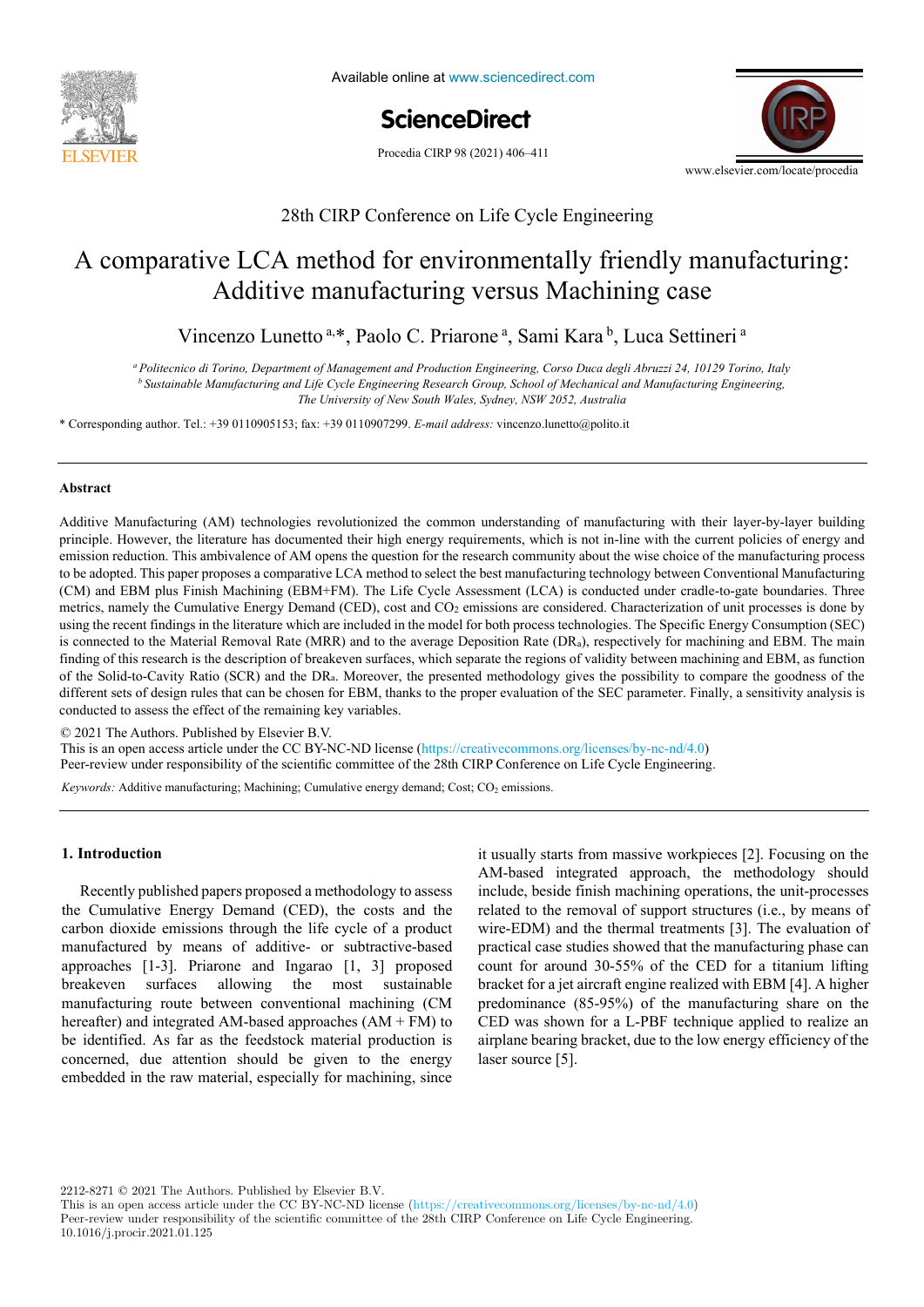| Nomenclature |  |
|--------------|--|
|--------------|--|

 $C_{EE}$  ( $E/kWh$ ): cost of electric energy;  $C_{\text{gas}}$  ( $\epsilon$ /kg): specific cost of the gas (EBM);  $C_{\text{Ind}}^{\text{CM}}$  ( $\epsilon$ /h): indirect cost rate for the machine tool;  $C_{\text{Ind}}^{\text{EBM}}$  ( $\epsilon$ h): indirect cost rate for the EBM machine;  $C_{\text{lab}}$  ( $\epsilon$ /kg): specific cost of the cutting fluid;  $C_{\text{Mat}}^{\text{CM}}$  ( $\epsilon$ /kg): feedstock material cost (workpieces);  $C_{\text{Mat}}^{\text{EBM}}$  ( $\epsilon/kg$ ): feedstock material cost (powder);  $C_{Mfg}^{FM}$  ( $\epsilon$ ): cost contribution of finish machining (EBM+FM); *CO2*<sup>E</sup> (kgCO2/kg): carbon footprint of the raw material; *CO2*gas (kgCO2/kg): carbon footprint of the gas (EBM);  $CO<sub>2</sub>$ lub (kgCO<sub>2</sub>/kg): carbon footprint of the cutting fluid;  $CO<sub>2Mfg</sub><sup>FM</sup>$  (kgCO<sub>2</sub>): CO<sub>2</sub> emissions of finish machining (EBM+FM);  $CO_{2\text{Pre-mfg}}^{\text{CM}}$  (kgCO<sub>2</sub>/kg): carbon footprint of workpiece forming; *CO2*Pre-mfgEBM (kgCO2/kg): carbon footprint of powder atomization;  $CO_{2}$ <sub>tool<sub>*i*</sub> (kgCO<sub>2</sub>): carbon footprint of the cutting tool, with  $i = RM$ ,</sub> FM;  $C_{\text{Op}}^{\text{CM}}$  ( $\epsilon$ /h): labour charge rate of the machine tool operator;  $C_{\text{Op}}^{\text{EBM}}$  ( $\in$ /h): labour charge rate of the EBM machine operator;  $C_{\text{tooli}}(\epsilon)$ : cost of the cutting tool, with  $i = RM$ , FM; *E*<sup>E</sup> (MJ/kg): embodied energy of the raw material; *E*gas (MJ/kg): embodied energy of the gas (EBM); *E*lub (MJ/kg): embodied energy of the cutting fluid;  $E_{Mfg}^{FM}$  (MJ): energy demand of finish machining (for EBM+FM);  $E_{\text{Pre-mfg}}^{\text{CM}}$  (MJ/kg): specific energy demand for workpiece forming; *E*Pre-mfgEBM (MJ/kg): specific energy demand for powder atomization;  $E_{\text{tool}_i}$  (MJ): embodied energy of the cutting tool, with  $i = \text{RM}$ , FM; *m*<sup>A</sup> (kg): mass of allowances to be removed from the EBM-ed components by means of finish machining;  $mB<sup>CM</sup>$  (kg): mass of the batch produced by means of the CM route;  $m_B$ <sup>EBM+FM</sup> (kg): mass of the batch produced by means of the EBM+FM route;  $mc_i$  (kg): mass of the chips to be removed, with  $i = RM$ , FM;  $m_{\text{feed}}^{\text{CM}}$  (kg): mass of the feedstock material for the CM route;  $m_{\text{Head}}$ <sup>EBM+FM</sup> (kg): mass of the feedstock material for the EBM+FM route; *ms* (kg): mass of the support structures for the EBM-ed components; forming; process; mode; mode; tool; machine;

These results are mainly due to the typical magnitude of the Specific Energy Consumption (SEC) for AM processes, which can be two orders of magnitude higher than that of subtractive processes [6]. Therefore, the manufacturing step plays a key role when performing a LCA for a product realized by means of AM. Moreover, the LCA studies available in literature lack a precise evaluation of the manufacturing step for both CM and  $AM + FM$  approaches, and average values achieved from database are often applied. This issue can be problematic particularly when multiple AM scenarios are compared. Considering the manufacturing step, recently published works found an empirical law to assess the SEC parameter of the different processes. For subtractive technologies, Kara and Li [7] correlated the SEC parameter with the Material Removal Rate (MRR). On the other hand, the energy efficiency of (*i*) an entire AM process (i.e., considering productive plus nonproductive phases) and (*ii*) the printing phase only was related to the average Deposition Rate (DRa) for EBM and FDM [8, 9]. The MRR quantifies the amount of material removed from a workpiece in the unit time, according to the main process

 $m_{\rm W}^{\rm CM}$  (kg): material waste stream produced during the workpiece

 $m_{\text{W}}$ <sup>EBM</sup> (kg): material waste stream produced during the EBM

*m*WEBM+FM (kg): material waste stream produced during the powder atomization;

 $P_{\text{np}}^{\text{CM}}$  (kW): power demand of the machine tool in non-productive

*P*npEBM (kW): power demand of the EBM machine in non-productive

*q*<sup>G</sup> (kg/h): consumption rate of the gas (EBM);

*q*<sup>L</sup> (kg/h): consumption rate of the cutting fluid;

SEC<sup>*CM*</sup> (kWh/kg): specific energy consumption of the machine tool when cutting, with  $i = RM$ , FM;

SECEBM (kWh/kg): specific energy consumption of the EBM machine during the printing phase;

*t*<sup>c</sup> (h): overall cutting time;

 $t_{ci}$  (h): cutting time, with  $i = RM$ , FM;

*t*<sup>G</sup> (h): gas insufflation time (EBM);

 $T_i$  (h): tool life, with  $i = RM$ , FM;

 $t_{np}$ <sup>CM</sup> (h): non-productive time of the machine tool;

 $t_{\text{np}}^{\text{EBM}}$  (h): non-productive time of the EBM machine;

*t*MfgCM (h): total manufacturing time for machining (i.e., considering both non-productive and productive times);

*t*MfgEBM (h): total manufacturing time for EBM (i.e., considering both non-productive and productive times);

*t*<sub>SR</sub> (h): time for removal of support structures;

 $t_{\text{tc}}$  (h): tool change time;

*y*<sup>CM</sup> (-): input/output material ratio for workpiece forming;

*y*EBM (-): input/output material ratio for powder atomization;

 $\delta^{CM}$  (-): rate of employment of the operator ( $\delta \leq 1$ ) of the machine

*δ*<sup>EBM</sup> (-): rate of employment of the operator ( $\delta \leq 1$ ) of the EBM

*η* (-): primary-to-secondary energy conversion factor;

*λ* (-): ratio between the total output mass flow from the EBM+FM

route (i.e.,  $m\text{B}^{\text{EBM+FM}}$ ) and that from the CM route (i.e.,  $m\text{B}^{\text{CM}}$ )

parameters for machining [7]. Instead, the  $DR<sub>a</sub>$  quantifies the amount of material deposited in a precise process window. Therefore, being the  $DR<sub>a</sub>$  an average value, it connects the time efficiency of the given AM process to the geometrical features of the components being printed (i.e., to the complexity of the printed job) and to the process parameters [8, 9]. A proper evaluation of the SEC parameter would give an added value to the LCA study of AM-based manufacturing routes, allowing to consider the implications of the different product and process design rules for AM in terms of CED, costs and  $CO<sub>2</sub>$  emissions.

## *1.1. Aim of the paper*

This paper performs a comparative LCA under cradle-togate boundaries (i.e., neglecting the use phase), as shown in Figure 1. Considering the manufacturing scenarios and the models already reported in [1-4], the Conventional Milling from a massive workpiece (CM) is compared with EBM plus subsequent Finish Machining (EBM+FM). Breakeven surfaces are proposed for the CED, cost and  $CO<sub>2</sub>$  emission metrics, as in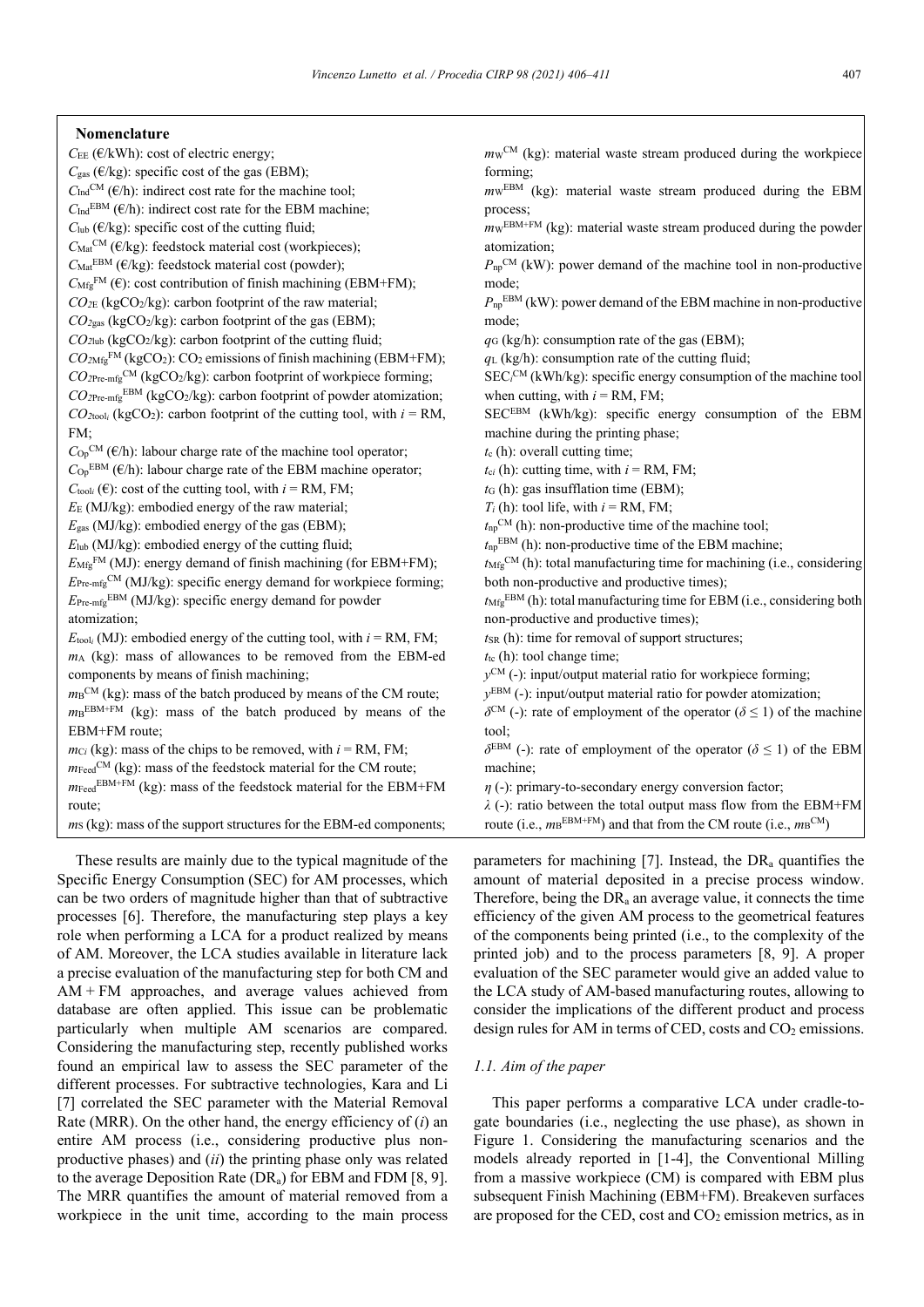[1, 3]. The SCR variable is kept as main input driver for the subtractive approach, as in [3]. The SCR has been defined as the mass of the final part divided by the mass that would be theoretically enclosed in the bounding volumetric envelope of the part itself [10]. The aim of this paper is to better address the additive manufacturing (i.e., EBM) step in Figure 1 due to the integration of the hyperbolic model proposed in [8] for the quantification of the SEC parameter as a function of the DRa. Therefore, in this research, the breakeven conditions are investigated in a tridimensional space, using the SCR and the DR<sub>a</sub> as variables of the input domain.

#### **2. Methodology**

The AM systems, due to their layer-by-layer building principle, could simultaneously print several components. In this paper, the functional unit of the analysis is extended from the single manufactured part to a generic batch of components, in order to fully exploit the empirical SEC model for the EBM technology which was proposed in [8]. However, it is assumed that the manufactured batch is made of a fixed number of replicas of the same component. This choice allows simplifying the formulas referring to the other phases of the LCA.



Fig. 1. Flows of energy, resources and emissions for CM and AM+FM [1-3].

#### *2.1. Material production and pre-manufacturing*

The raw material production and the pre-manufacturing stages are included in the analysis to characterize the feedstock material flows  $[1-3]$ . The embodied energy and the  $CO<sub>2</sub>$ emissions account for the benefits due to the upstream flow of recycled material in the current supply by applying the socalled 'recycled content approach' [11]. The cost per unit mass of the feedstock materials was multiplied by the process input flows to evaluate the material purchase costs [2, 3].

## *2.2. Rough and finish machining*

The mass of the chips is the amount of material removed when rough (RM) and finish (FM) machining. The  $SEC_i^{CM}$ values (in kWh/kg) are determined by using the empirical law reported in [7], i.e.,  $SEC^{CM} = C_0^{CM} + C_1^{CM} / MRR$ . The power demand during the non-productive mode of the machine tool is included in the analysis to evaluate the energy consumption in

idle operational modes [2]. The energy shares due to the consumables (such as cutting tools and cutting fluids) are considered [2]. The Carbon Emission Signature (CES) is applied to convert the electric energy demand of the machine tool into carbon dioxide emissions [12]. Considering the main cost drivers, the indirect cost rate of the machine tool and the labour charge rate are computed as proposed in [13] and [2], respectively.

## *2.3. Electron Beam Melting and post-EBM processes*

Baumers et al. [14] verified that the saturation of the build capacity leads to a reduction of the SEC value, especially for metal AM processes. Similarly, the saturation of the build chamber reduces the cost per part due to the optimization of the long non-productive times, such as the pre-setting and cooling phases, but also the powder layer distributions during the printing phase. The number of components in the chamber is up to the machine capacity, and is related to the features of the parts being printed as well as their orientation [5]. But how to address the variation of the SEC value and the costs due to these phenomena? For instance, the authors in [8] demonstrated that the presence of support and lattice structures slows down the DRa, together with the higher height of the components in the chamber. Similarly, the same batch of components can be placed into the build chamber with different orientations, each one with a specific DRa that implies a specific energy demand. Therefore, in this work, the SEC<sup>EBM</sup> value which refers to the EBM printing phase is computed by using the empirical law obtained in [8], i.e.,  $SEC^{EBM} = C_0^{EBM} + C_1^{EBM} / DR_a$ . The power demand during the non-printing phases of the EBM machine is also included to evaluate the non-productive contributes.

The powder losses during the EBM process  $(m_{\text{W}}^{\text{EBM}})$  are omitted from the analysis, since the powder is melted under vacuum with a low pressure of inert helium gas, and the unmelted powder can be re-used. The energy contribution due to the gas consumption should be included to complete the assessment at the unit-process level. Therefore, the embodied energy of the inert gas (helium) is multiplied for its consumption rate and for the overall insufflation time [2]. The cost assessment can be carried out as for the machining unit process [2]. The thermal treatment is neglected, due to the usual lack of residual stresses on EBM components [15]. The energy and the  $CO<sub>2</sub>$  contributions of support removal are omitted since manual tools are considered for this task. However, its cost contribution is taken into account due to the high labour cost rate of the operator. Milling finishing operations are considered for the 3D printed parts to remove the allowance masses. Their energy, cost and  $CO<sub>2</sub>$  contributes can be assessed as discussed in Section 2.2 for the machining unit process.

#### *2.4. Comparative LCA method*

The evaluated metrics can be computed as the sum of the contributes discussed in Sections 2.1, 2.2 and 2.3 for either the CM or the EBM+FM manufacturing approach [1-4]. Then, per each metric, the ratio between the results for the CM approach and the ones for the EBM+FM approach can be written. This ratio can be set equal to 1, as shown in Equations 1-3, to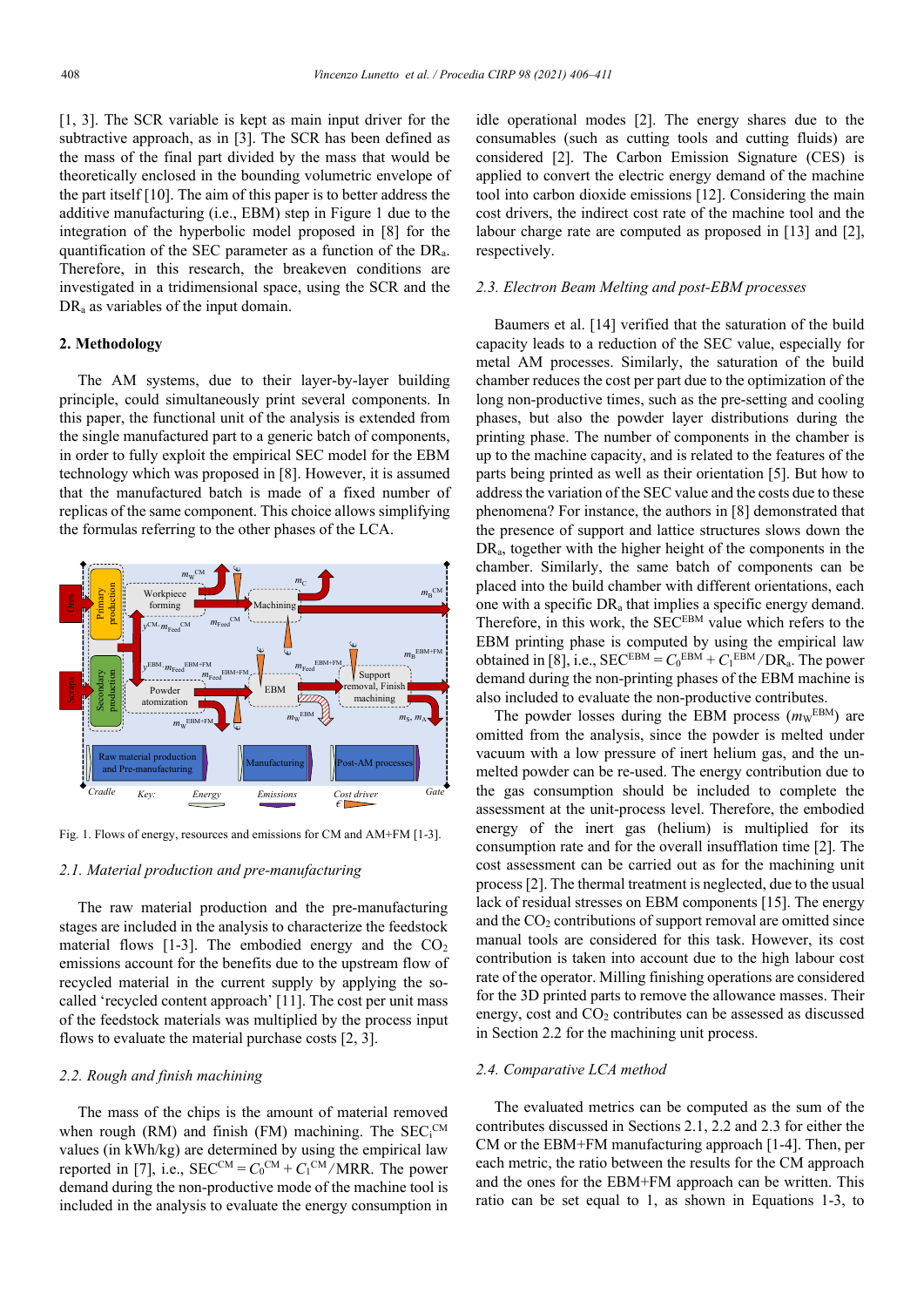evaluate the breakeven surfaces, and the characteristic *λ* factor (here defined as the ratio  $m_B^{EBM+FM} / m_B^{CM}$  allowing the equation to be satisfied) can be mathematically obtained. In order to better clarify this point, as far as the CED is considered, a *λ*CED equal to 5 means that, for the same batch size, the total (output) mass of components manufactured by means of the EBM+FM route should be 5 times higher than that of the CM approach to achieve the same cumulative energy demand. All the conditions which give a  $\lambda$  lower than the threshold  $\lambda^{\text{CED}}$ (computed under the same production scenario, i.e., process parameters and batch size), would underline that the EBM+FM route should be preferred for the CED metric. This methodology could be applied for each value of the investigated domain of the input variables SCR and DRa.

## *2.5. Data inventory*

 $Cost^{\text{CM}}$  $\frac{cos\epsilon}{cos\epsilon_{\text{EBM+FM}}}$  =

The material considered in this research was a Ti-6Al-4V alloy, with average eco-properties for  $E_{\rm E}$  and  $CO_{\rm 2E}$  of 556.2 MJ/kg and 33.0 kgCO<sub>2</sub>/kg [16]. Moreover, the upstream flow of recycled material in the current supply was assumed to be 22% [16]. The best estimation for  $E_{Pre-mfg}^{\text{CM}}$  and  $E_{Pre-mfg}^{\text{EBM}}$  was 14.5 MJ/kg [17] and 70.0 MJ/kg [18], respectively, with related  $CO<sub>2</sub>$  emissions of 1.2 kgCO<sub>2</sub>/kg [17] and 3.8 kgCO<sub>2</sub>/kg [1]. The input/output material ratios  $y^{\text{CM}}$  and  $y^{\text{EBM}}$  were set to 1.05 [16] and 1.03 [18], respectively. The model for quantifying the electric energy consumption of the cutting process was  $SEC^{CM^{\circ}}(kWh/kg) = 0.19 + 2.02 / MRR (kg/h) [7]$ , whereas the model concerning the electric energy consumption of the EBM process during the printing phase (for an Arcam A2X system) was SEC<sup>EBM</sup> (kWh/kg) =  $2.82 / DR<sub>a</sub>$  (kg/h) [8]. The secondaryto-primary energy conversion factor was 0.38 [5]. The CES of the electric grid was  $0.447 \text{ kgCO}_2/\text{kWh}$  [2]. The here-analysed ranges of variation of the MRR were 1.6-2.2 kg/h for rough machining (RM, which removed 80% of  $m<sub>C</sub>$ ) and 0.1-0.2 kg/h for finish machining (FM, which removed 20% of  $m<sub>C</sub>$ ) [19]. On the other hand, the range for the  $DR_a$  of EBM was 0.02-0.12 kg/h, according to [8, 14]. The term  $P_{np}^{\text{CM}}$  was fixed at 2.2 kW

[2], while  $P_{\text{np}}^{\text{EBM}}$  was 1.6 kW for the vacuum generation phase or 1.4 kW for the machine settings and the cooling phase [8]. The cutting tool life  $(T)$  of 30 min and the tool change time  $(t_{tc})$ of 2 min were obtained from [2]. The embodied energy of the carbide material was 400 MJ/kg, while its carbon footprint was  $47.3 \text{ kgCO}$ <sub>2</sub>/kg [20, and references therein]. The contribution of the cutting fluid was also considered  $(E_{\text{lub}} = 1.4 \text{ MJ/kg}$ ,  $CO_{2}$ lub = 0.11 kgCO<sub>2</sub>/kg and  $q_L$  = 0.48 kg/h [20, 21]). The  $E_{gas}$ and the *CO2*gas for helium were computed as 1.58 MJ/kg and  $0.08 \text{ kgCO}_2/\text{kg}$ , with reference to the extraction from natural gas [22]. Moreover, according to the machine datasheet,  $q<sub>G</sub>$  was 1 L/h during the printing phase, while 50-75 L were needed for the cooling phase. As far as the cost assessment is concerned,  $C_{\text{Mat}}^{\text{CM}}$  was assumed to be 28.0  $\epsilon$ /kg, and the powder purchase cost was 175.0  $\epsilon$ /kg [23].  $C_{\text{Ind}}^{\text{CM}}$  of the milling machine was equal to 12.5  $\epsilon$ /h [2]. For the evaluation of  $C_{\text{Ind}}^{\text{EBM}}$ , the following data were considered [13]: a depreciation period of 8 years, 5000 working hours per year, a maintenance cost equal to the 6% of the machine purchase cost and 5.46  $\epsilon$ /h for production and administration overheads. On the basis of these assumptions, a value of  $C_{\text{Ind}}^{\text{EBM}}$  equal to 31.4  $\epsilon$ /h was computed for the Arcam A2X system (considering the machine purchase cost from [24]). An average labour charge rate of 21.7  $\epsilon$ /h was hypothesized [2], with a rate of employment for the operator of 10% for machining and 5% for EBM. The cost of the electric energy was set to 0.15  $\epsilon$ /kWh [2]. The terms  $C_{\text{tool}}$ ,  $C_{\text{lub}}$  and  $C_{\text{gas}}$ were assumed to be 20  $\epsilon$ /tool [2], 0.93  $\epsilon$ /kg [20, 21] and 13.76  $\epsilon$ /kg [25], respectively.

## **3. Results and Discussion**

The breakeven surfaces for the CED, costs and  $CO<sub>2</sub>$ emissions are plotted in Figure 2 as a function of  $DR_a$  and  $SCR$ . For the sake of clarity, the following variables were used for the computation of the surfaces: (*i*)  $m_B^{\text{CM}} = 3$  kg; (*ii*) MRR<sub>RM</sub>  $= 1.90 \text{ kg/h},$  *(iii)* MRR<sub>FM</sub>  $= 0.15 \text{ kg/h},$  *(iv)* masses of allowances and support structures both equal to  $10\%$  of  $m_B^{EBM+FM}$ .

$$
\frac{CED^{CM}}{CED^{EBM+FM}} = \frac{[(E_E + E_{Pre-mfg}^{CM}) \cdot y^{CM} \cdot m_{\text{Head}}^{CM}] + \frac{3.6}{\eta} [P_{np}^{CM} \cdot t_{np}^{CM} + \Sigma_{i=RM,\text{FM}}(SEC_i^{CM} \cdot m_{C_i} + P_{np}^{CM} \cdot t_{tc} \frac{t_{c_i}}{\tau_i})] + [\Sigma_{i=RM,\text{FM}}(E_{\text{tooli}} \frac{t_{c_i}}{\tau_i}) + E_{\text{lub}} \cdot q_L \cdot t_c]}{[(E_E + E_{\text{Pre-mfg}}^{EBM}) \cdot y^{EBM} \cdot m_{\text{Head}}^{EBM+FM}] + \frac{3.6}{\eta} [P_{np}^{EBM} \cdot t_{np}^{EBM} + (SEC_{\text{EBM}} \cdot m_{\text{feed}}^{EBM+FM})] + E_{\text{gas}} \cdot q_G \cdot t_G + E_{\text{Mfg}}^{FM}}]} = 1
$$
\n(1)

$$
\frac{[C_{Mat}^{CM} \cdot m_{\text{Head}}^{CM}] + [(C_{Ind}^{CM} + \delta^{CM} \cdot C_{Op}^{CM}) \cdot t_{Mfg}^{CM}] + C_{EE} \cdot [P_{np}^{CM} \cdot t_{np}^{CM} + \Sigma_{i=RM,FM}(SEC_{i}^{CM} \cdot m_{C_{i}} + P_{np}^{CM} \cdot t_{tc} \cdot \frac{t_{C_{i}}}{T_{i}})] + [\Sigma_{i=RM,FM}(C_{\text{tool}} \cdot \frac{t_{C_{i}}}{T_{i}}) + C_{\text{Iub}} q_{L} \cdot t_{c}]}{[C_{Mat}^{EBM} \cdot m_{\text{Head}}^{EBM} + F_{i}^{M}] + [(C_{Ind}^{EBM} + \delta^{EBM} \cdot C_{Op}^{EBM}) \cdot t_{Mfg}^{EBM}] + C_{EE} \cdot [P_{np}^{EBM} \cdot t_{np}^{EBM} + (SEC_{EBM} \cdot m_{\text{Head}}^{EBM} + F_{i}^{M})] + C_{gas} \cdot q_{G} \cdot t_{G} + C_{Op}^{EBM} \cdot t_{SR} + C_{Mfg}^{EM}]} = 1
$$
\n(2)

$$
\frac{co_{2}^{CM}}{co_{2}^{EBM+FM}} = \frac{[(co_{2E}+co_{2Pre-mfg}^{CM}) \cdot y^{CM} \cdot m_{Feed}^{CM}] + cEs \cdot [P_{np}^{CM} \cdot t_{np}^{CM} + \sum_{i=RM,FM}(SEC_{i}^{CM} \cdot m_{C_{i}} + P_{np}^{CM} \cdot t_{tc} \cdot \frac{t_{C_{i}}}{T_{i}})] + [\sum_{i=RM,FM}(Co_{2\text{tool}} \cdot \frac{t_{C_{i}}}{T_{i}}) + co_{2\text{lub}} \cdot q_{L} \cdot t_{c}]}{[(co_{2E}+co_{2Pre-mfg}^{EBM}) \cdot y^{EBM} \cdot m_{Feed}^{EBM+FM}] + cEs \cdot [P_{np}^{EBM} \cdot t_{np}^{EBM} + (SEC_{BBM} \cdot m_{Feed}^{EBM+FM})] + co_{2gas} \cdot q_{G} \cdot t_{G} + co_{2Mfg}^{FM}}]} = 1
$$
\n(3)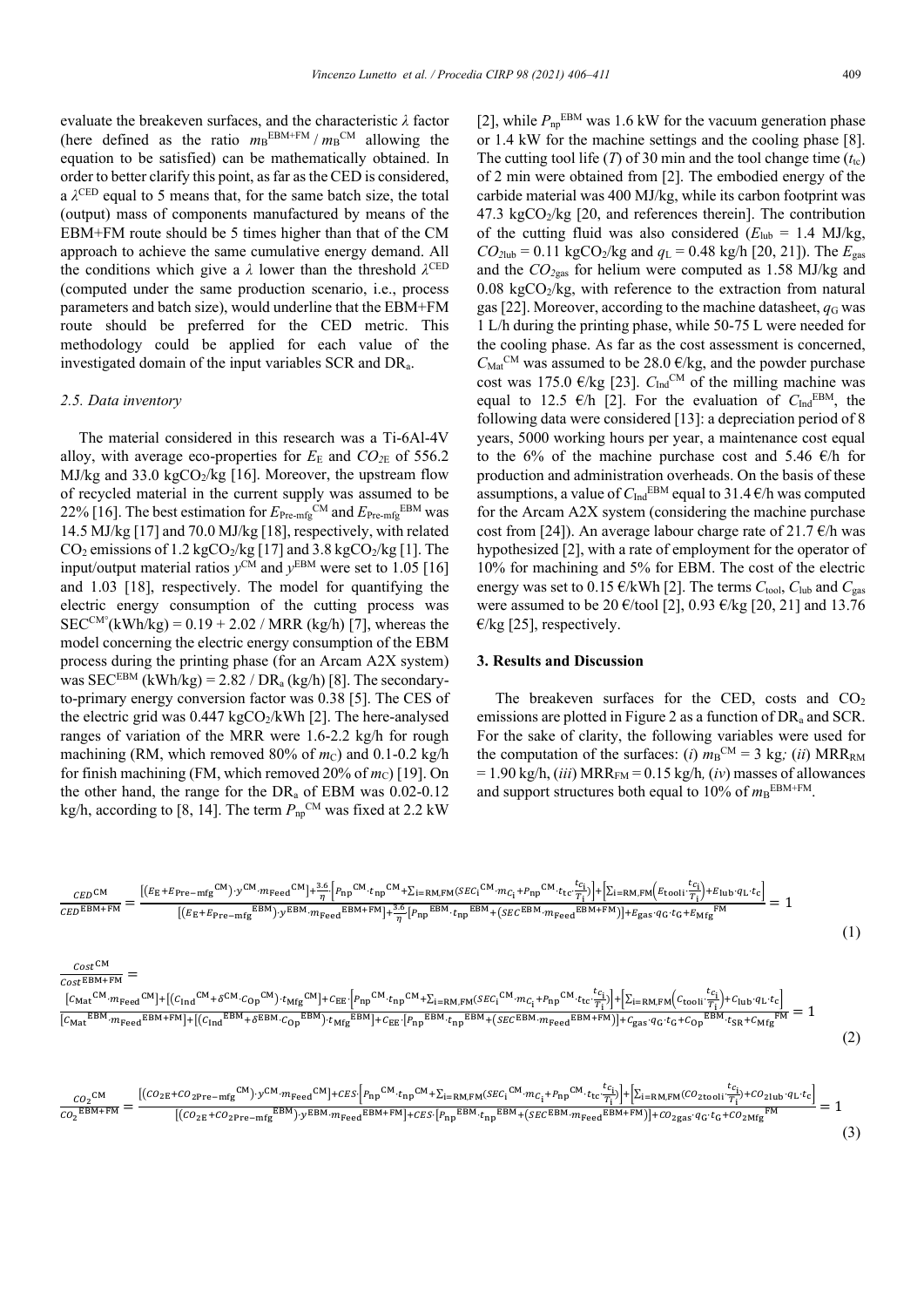According to each breakeven condition, the value of  $m_B^{EBM+FM}$  can be obtained directly from  $m_B^{CM}$  by applying the *λ*CED, *λ*Cost and *λ*CO2 values reported in Figure 2. As far as the CED and  $CO<sub>2</sub>$  emissions are concerned, the results show a predominance of *λ* higher than one for a large area of the investigated domain. Since high reductions in energy and  $CO<sub>2</sub>$ emissions can be achieved when high  $DR<sub>a</sub>$  are applied [8], the breakeven condition between CM and EBM+FM can be reached only when the processed mass flow of the EBM+FM route increases. On the other hand, the cost result shows that the EBM+FM route (under the above-mentioned assumptions) does not show clear advantages over CM. This is due to the low productivity of EBM, which implies an increase in the indirect cost contribution. Values of  $\lambda^{\text{Cost}}$  lower than 1 are evident almost for the entire domain, meaning that from the economic point of view the EBM-based approach should be chosen only if a mass reduction can be achieved. The capability to create lightweight structures, when using EBM, by means of topology optimization procedures appears to be unavoidable to obtain *λ* values lower than one. Moreover, Figure 2*b* highlights negative values of *λ*Cost for SCRs higher than 0.6. In these cases, the cost of the CM approach is so low in comparison to that of EBM+FM, that the overall output mass of the latter approach should be negative, which is a meaningless condition.

## *3.1. Sensitivity analysis*

A sensitivity analysis was conducted by considering the effects of: (*i*) the masses of support structures and allowance, (*ii*) the MRR (for RM and FM), and (*iii*)  $m_B$ <sup>CM</sup>. The average value of each parameter was initially fixed at: (*i*) masses of support structures and allowance =  $50\%$  of  $m_B^{EBM+FM}$ , *(ii)*  $MRR_{RM} = 1.90 \text{ kg/h}, (iii) MRR_{FM} = 0.15 \text{ kg/h}, (iv) m_{B}^{CM} = 3$ kg. In order to investigate the effect of the variation of each parameter at once, the other variables were kept to their average value. The best-case scenario for EBM was evaluated under the following conditions: (*i*) masses of support structures and allowance =  $0\%$  of  $m_B^{EBM+FM}$ , *(ii)* MRR<sub>RM</sub> = 1.60 kg/h, *(iii)*  $MRR_{FM} = 0.10 \text{ kg/h}, (iv) \text{ m}_B^{\text{CM}} = 5 \text{ kg}$ . For the worst-case, the following values were used: (*i*) masses of support structures and allowance =  $100\%$  of  $m_B^{EBM+FM}$ , *(ii)* MRR<sub>RM</sub> = 2.20 kg/h, (*iii*) MRR<sub>FM</sub> = 0.20 kg/h, (*iv*)  $m_B^{\text{CM}} = 0.5$  kg. The results are plotted in Figure 3 as a function of the SCR (with DRa *=* 0.07 kg/h) and  $DR_a$  (with  $SCR = 0.5$ ). All the analyses focused on

the 0-1 range for the *λ* parameter, in order to account for the production of lighter EBM-ed components. The increase of the SCR reduces the applicability of EBM+FM (area below the curves), since a higher material-usage efficiency is gained by means of the CM approach [3]. The opposite behavior is appreciable when increasing the DR<sub>a</sub> values, since a higher time- and energy-efficiency of the printing process is achieved. The masses of support structures and allowance strongly affect the investigated metrics because they rise the energy related to the material flows and slow down the time efficiency of the EBM process [8]. The sensitivity analysis conducted on the MRR shows a low effect on CED and  $CO<sub>2</sub>$  emissions (due to the low SEC required by machining). Instead, it slightly influences the cost results, since a variation in the cutting time is achieved. More in detail, the applicability of the EBM+FM approach is reduced for high MRRs, due to the higher cutting efficiency of the CM route. This effect is particularly visible for low SCRs. Considering the effect of  $m_B^{\text{CM}}$ , for the  $m_B^{\text{CM}} =$ 5 kg scenario, the long non-productive phases of the EBM machine gain a higher amortization on the printed mass, giving a larger area of applicability to the EBM+FM approach.

#### **4. Conclusions and outlooks**

The increase of the time efficiency is a crucial driver for the environmental and economic sustainability of EBM. This paper could help in understanding the competitiveness of EBM, since the breakeven surfaces showed *λ*\* ratios higher than one for a large area of the investigated domain. Moreover, the presented methodology, which is based on a modelling background wellestablished in literature, could give the opportunity to compare the goodness of the different sets of design rules that can be chosen for a given component. This study could also help to better define the sustainability borders between the two approaches. Future studies should focus on L-PBF techniques, which are negatively affected by the low energy efficiency of the laser source.

## **Declaration of Conflict Interest**

The authors declare that they have no known competing financial interests or personal relationships that could have appeared to influence the work reported in this paper.



Fig. 2. Breakeven surfaces for (a) CED, (b) Cost and (c)  $CO<sub>2</sub>$  emissions.